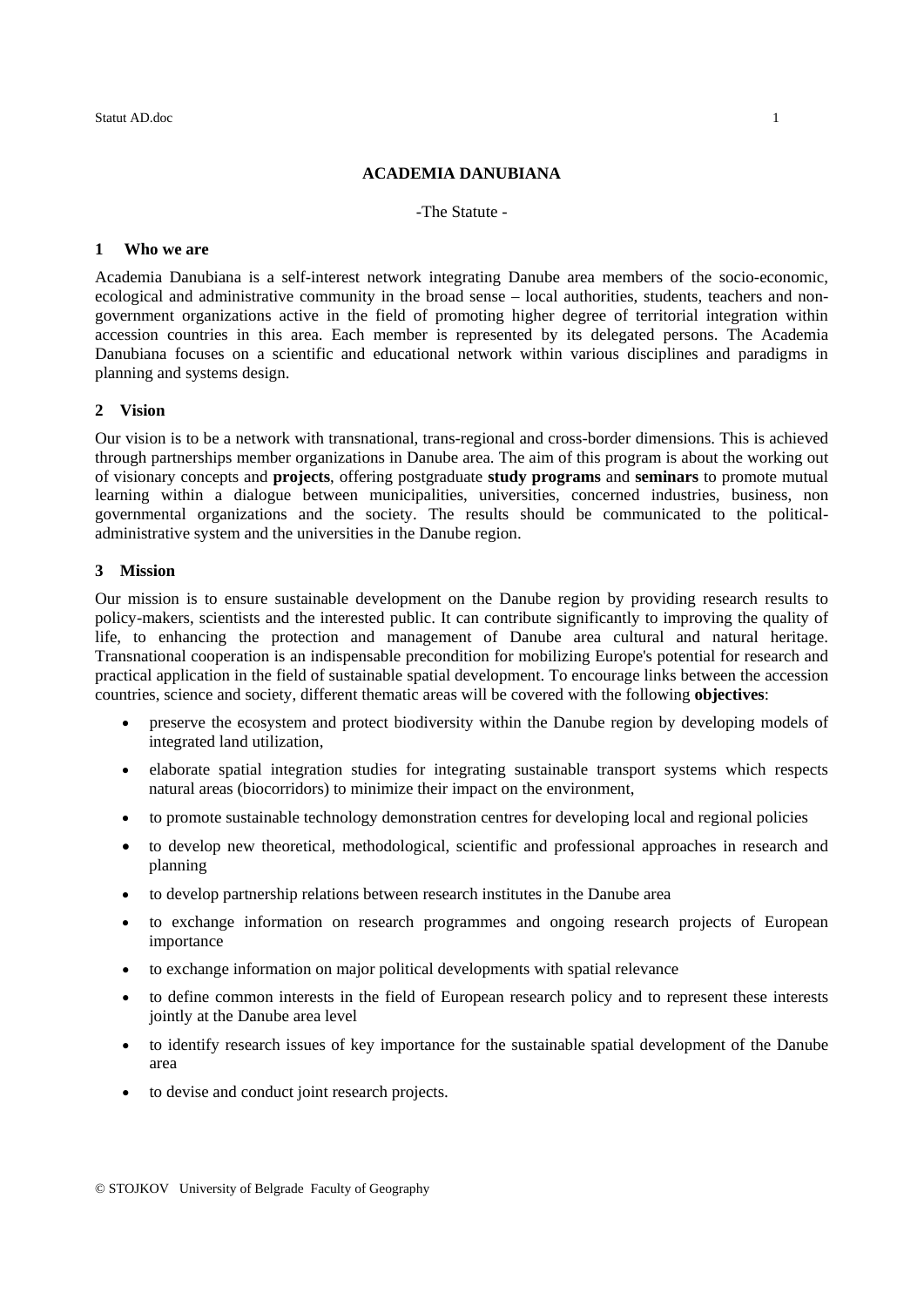The **themes** for projects, seminars and study programs will reflect the policies on sustainable land use management and planning from various perspectives, and the protection of habitats and natural resources. Interrelation with transport planning, soil protection, architecture, renewable energy systems, city planning and spatial development, but also agricultural policies will be explored. The project Academia Danubiana could act very well as a model of European significance.

# **4 Organization**

The members of Academia Danubiana constitute the Executive Committee. This body meets at least annually, usually in the framework of workshops or conferences. Member institutes are represented in the Executive Committee by their representatives who elect the Executive Committee members for the period of two years.

The Executive committee elects its president and deputy president for a period of two years. They are in charge of the external representation of the network and stay in close contact with each other to coordinate activities.

The Executive Committee designates one person to function as the network secretary for a period of two years. The secretary is responsible for the day-to-day management of the network.

Part of the members of Academia Danubiana constitutes Advisory Committee and elects two auditors as well. The Advisory Committee consists of 5 representatives whose communication is based on eletronical medias but also periodical meetings and conferences. Advisory Committee meets at least once per year.

The member institutes provide the secretary with information about their research activities and their professional and political environment. Likewise the secretary informs the member institutes regularly about the activities of Academia Danubiana.

The network operates through events (workshops, conferences etc.), thematic working groups and projects. The thematic working groups are open to representatives from all member organizations. The working groups are given organizational support from the secretariat and may use the network's internet site for communication purposes. The working groups and projects shall contribute to network conferences/workshops and inform the network secretary of their work.



© STOJKOV University of Belgrade Faculty of Geography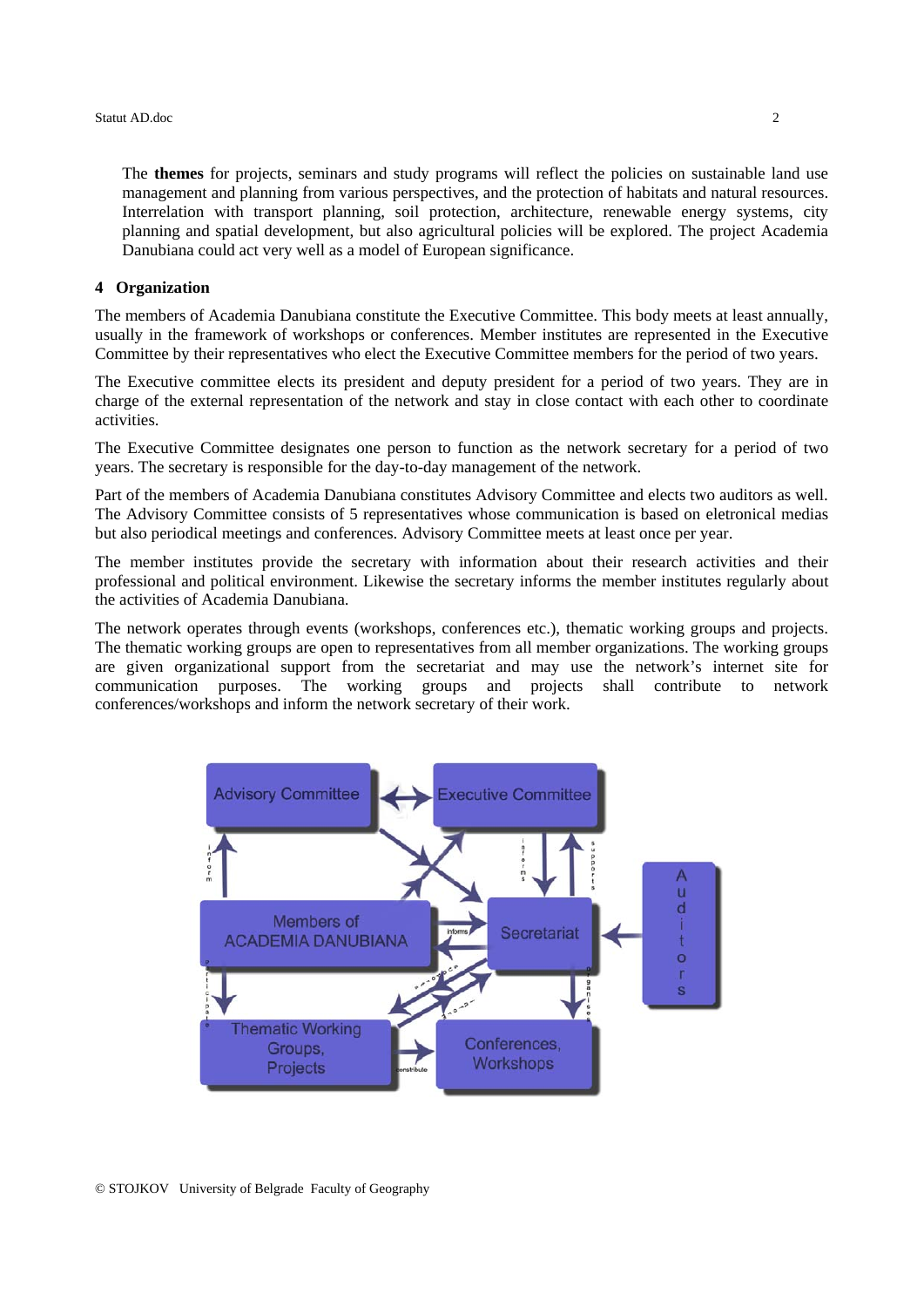# **5 Membership**

Organizations who wish to become members of Academia Danubiana and to follow the goals and principles laid down in the Academia Danubiana charter are required to submit an informal application and a questionnaire with overall information to the secretariat. The Executive Committee decides on the admission of new members by simple majority vote at its annual meetings.

All members are expected to participate actively in joint Academia Danubiana research projects, to share mutual knowledge and to disseminate the mission and vision of the network. They are expected to take an active part in regular Academia Danubiana meetings and to collaborate in achieving the scientific goals of the network.

Each member is authorized to access the mutually generated knowledge of the Academia Danubiana network, to participate in joint research projects and to communicate its membership toward external partners.

If a member fails to follow the rules laid down in this charter, the Executive Committee decides on measures to be taken.

In case of any unclear or unforeseen decisions, the Executive Committee is authorized to undertake the necessary steps.

# **6 Ethical Code**

### **6.1 Preamble**

The processes of know-how creation and dissemination involve a number of potential ethical obstacles. Therefore it is necessary to anticipate any situations that might lead to an infringement of the rights of participating parties.

### **6.2 Scientific and Research Activities**

All Academia Danubiana members attempt to maintain the principles of professional integrity and respect for facts. They support well-established standards for procedures and methods, while remaining open to new developments or methods. When expressing scientific conclusions or judgments they are obliged to adopt the latest scientific procedures/methods and utilize clear and proper forms.

Academia Danubiana members should state the precise goal of their research, as well as the conditions necessary for realization and target group relevant to this research. They must ensure that research results shall not be misused for the individual interests of any associated group or persons (thereby losing general scientific value and validity).

# **6.3 Publishing Activities**

All results of research should be presented or published as accurately and clearly as possible to avoid the possibility of any misinterpretation. All theories, methods or research procedures shall be described in full.

The Academia Danubiana members are obliged to ensure public access to the results of their scientific and research activities. At the same time care should be taken to prevent the infringement of intellectual property rights or access to personal data.

The members of the Academia Danubiana are obliged to declare all persons or data which have assisted in research. The ranking of submitted sources should reflect the contribution of particular authors and resources to successful research work.

All data or material from external sources shall be clearly specified. If ideas developed by other authors are used by the Academia Danubiana co-operators then the original source must be indicated.